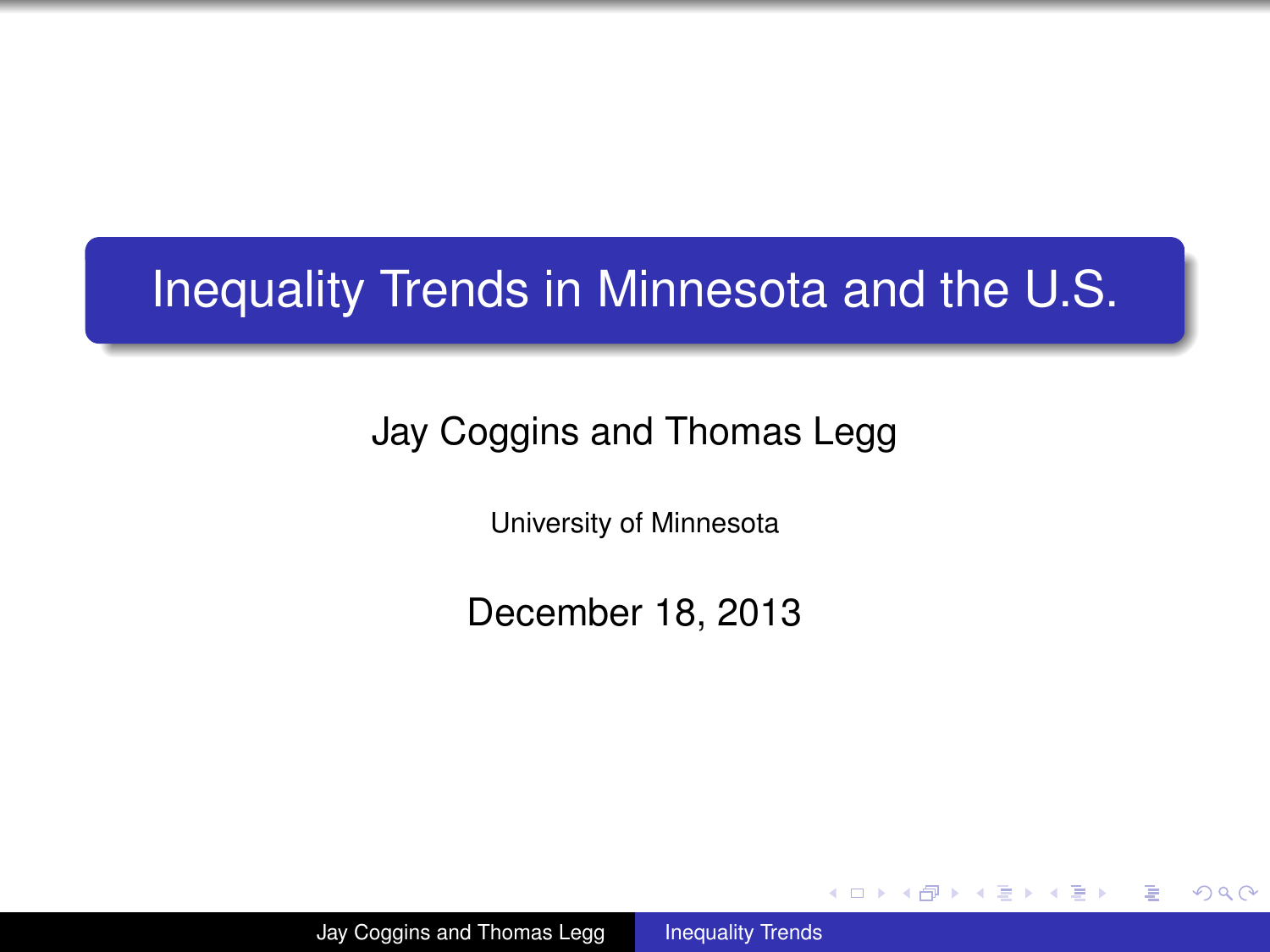## Overview of remarks

- 1 Introduction
- 2 Inequality and income in the U.S.
	- U.S. inequality is high and rising
- 3 Inequality and income in Minnesota
	- Minnesota inequality is also high and rising
- 4 Parts of Minnesota have very high inequality
	- Inequality is highest where incomes are lowest
- 5 Thoughts on causes and effects
	- It's not just about globalization and technology

**K ロ ト K 何 ト K ヨ ト** 

 $QQQ$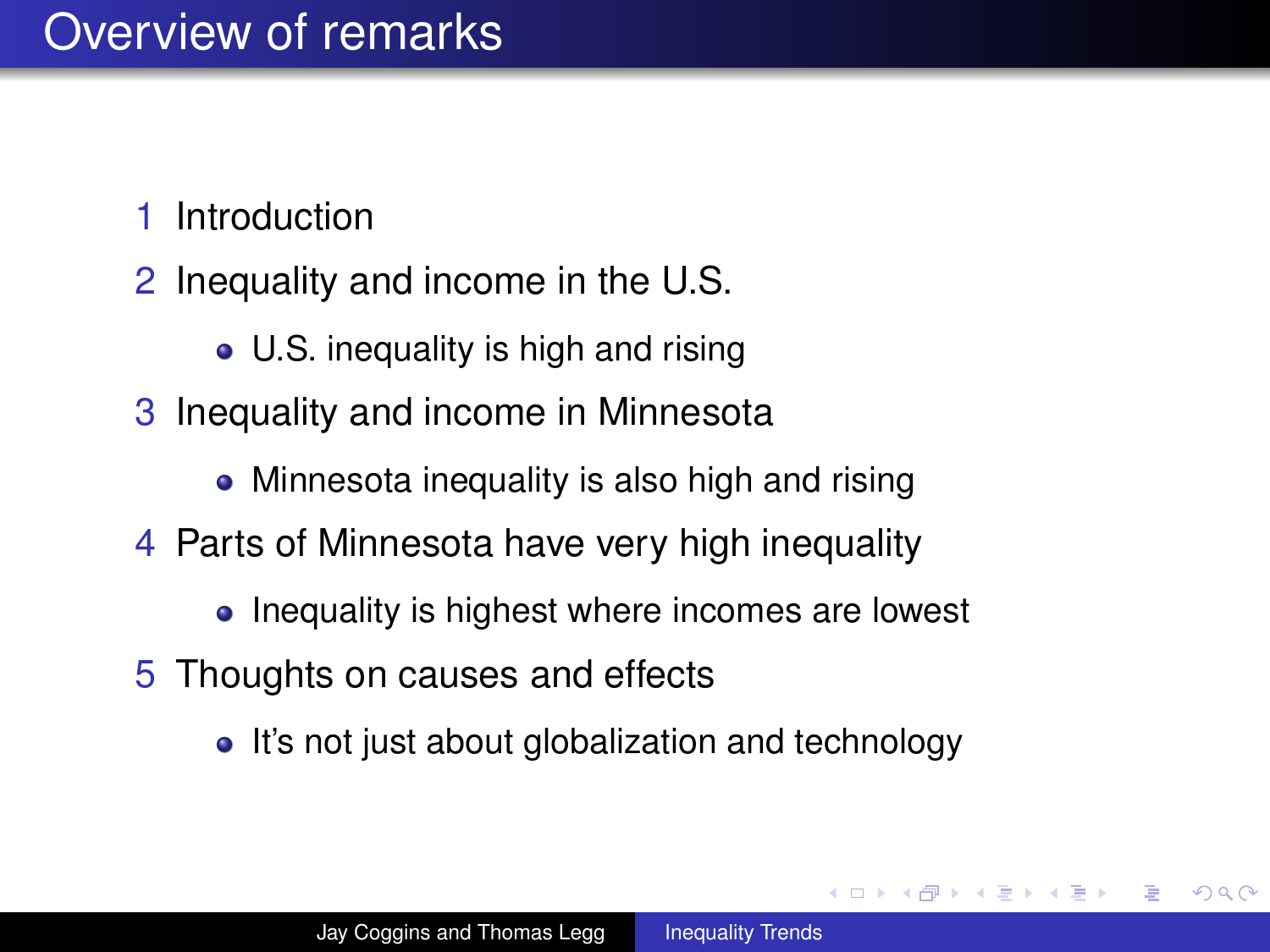## U.S. income distribution, 2011



 $(1 - 4)$   $(1 - 4)$   $(1 - 4)$   $(1 - 4)$   $(1 - 4)$   $(1 - 4)$   $(1 - 4)$   $(1 - 4)$   $(1 - 4)$   $(1 - 4)$   $(1 - 4)$   $(1 - 4)$   $(1 - 4)$   $(1 - 4)$   $(1 - 4)$   $(1 - 4)$   $(1 - 4)$   $(1 - 4)$   $(1 - 4)$   $(1 - 4)$   $(1 - 4)$   $(1 - 4)$   $(1 - 4)$   $(1 - 4)$   $(1 -$ 

÷.

Source: Urban-Brookings Tax Policy Center Microsimulation Model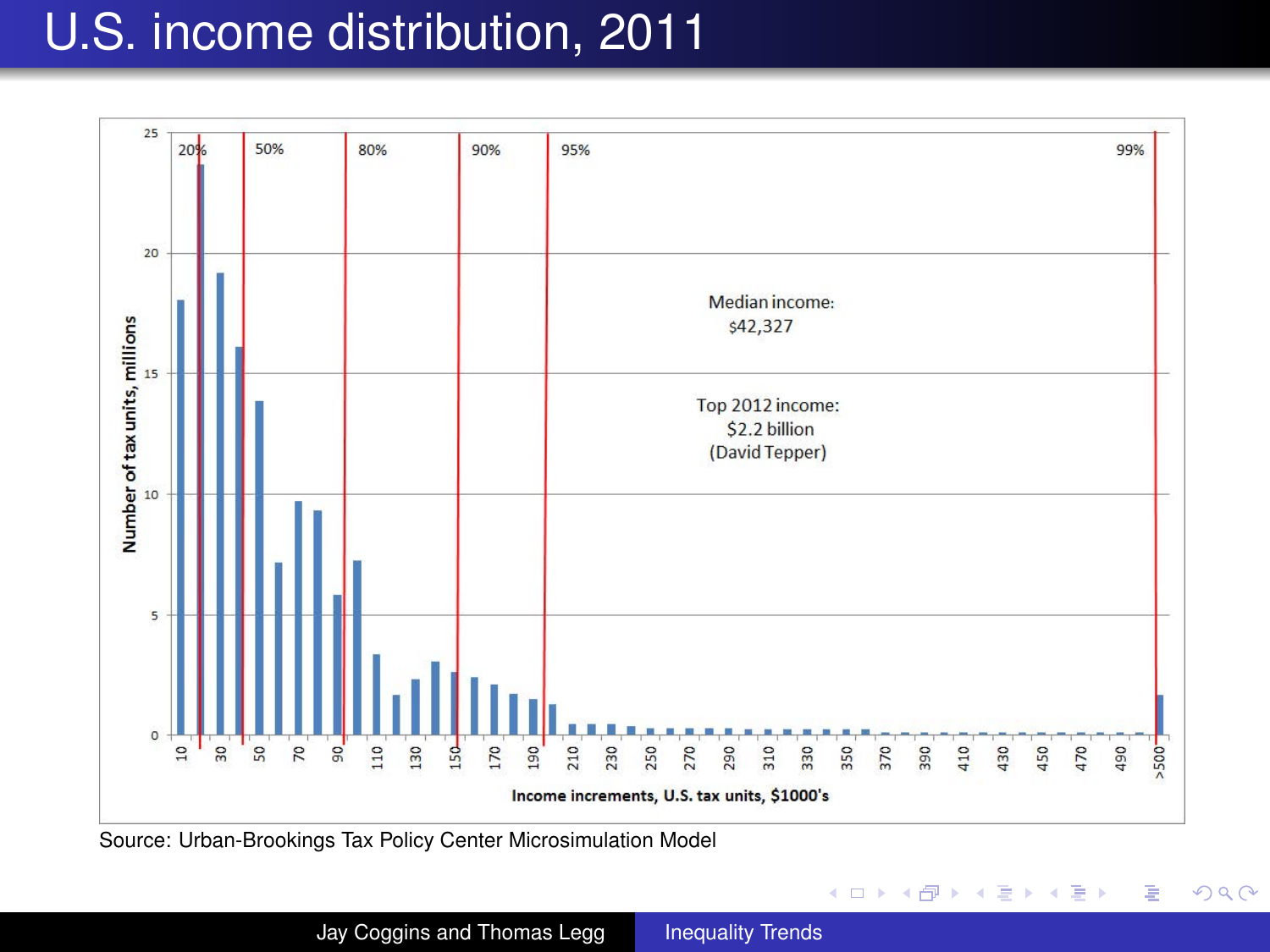# Productivity and median income growth, 1947–2012



Source: Census Bureau Table F-5; BLS Employment Cost Index

Jay Coggins and Thomas Legg [Inequality Trends](#page-0-0)

 $4$  ロ }  $4$   $6$  }  $4$   $\pm$  }  $4$   $\pm$  }

÷.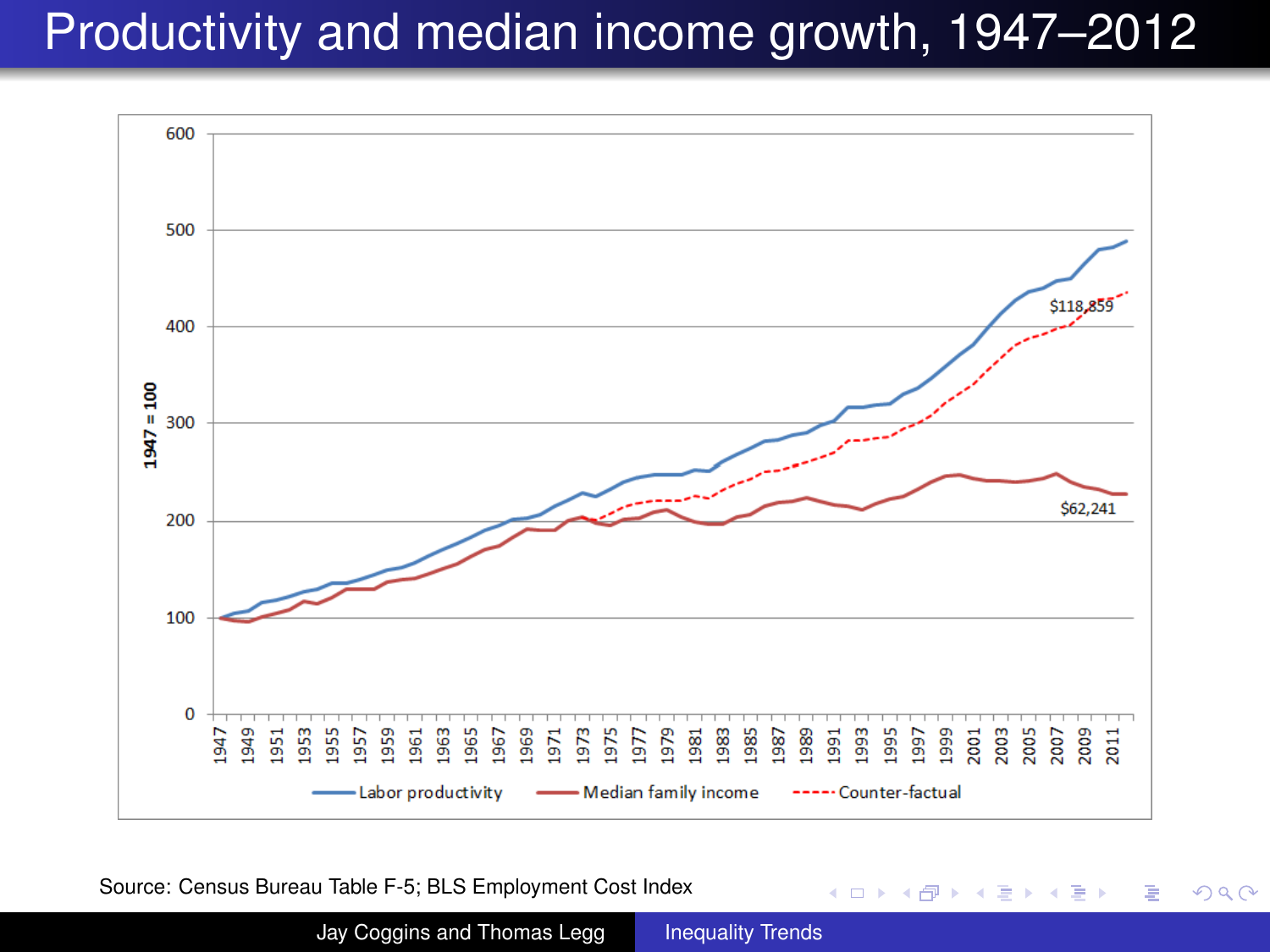# U.S. inequality is rising by all measures Especially the 1% income share

 $2990$ 

G.

イロメ イ押 メイヨメ イヨメ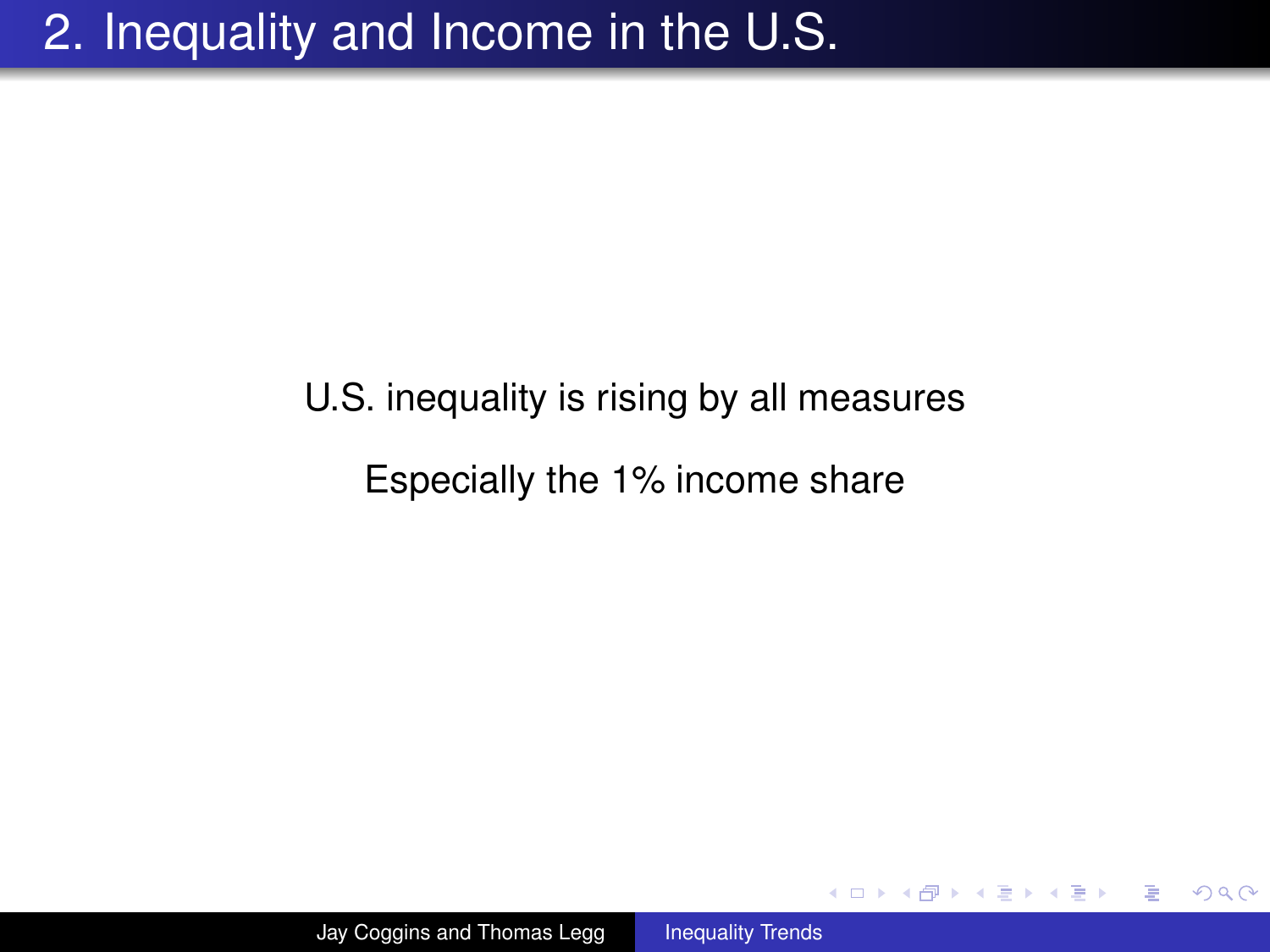## U.S. top 1% income shares, with capital gains



Source: World Top Incomes Database, topincomes.g-mond.parisschoolofeconomics.eu/

4 ロ ) (何 ) (日 ) (日 )

B

<span id="page-5-0"></span> $QQQ$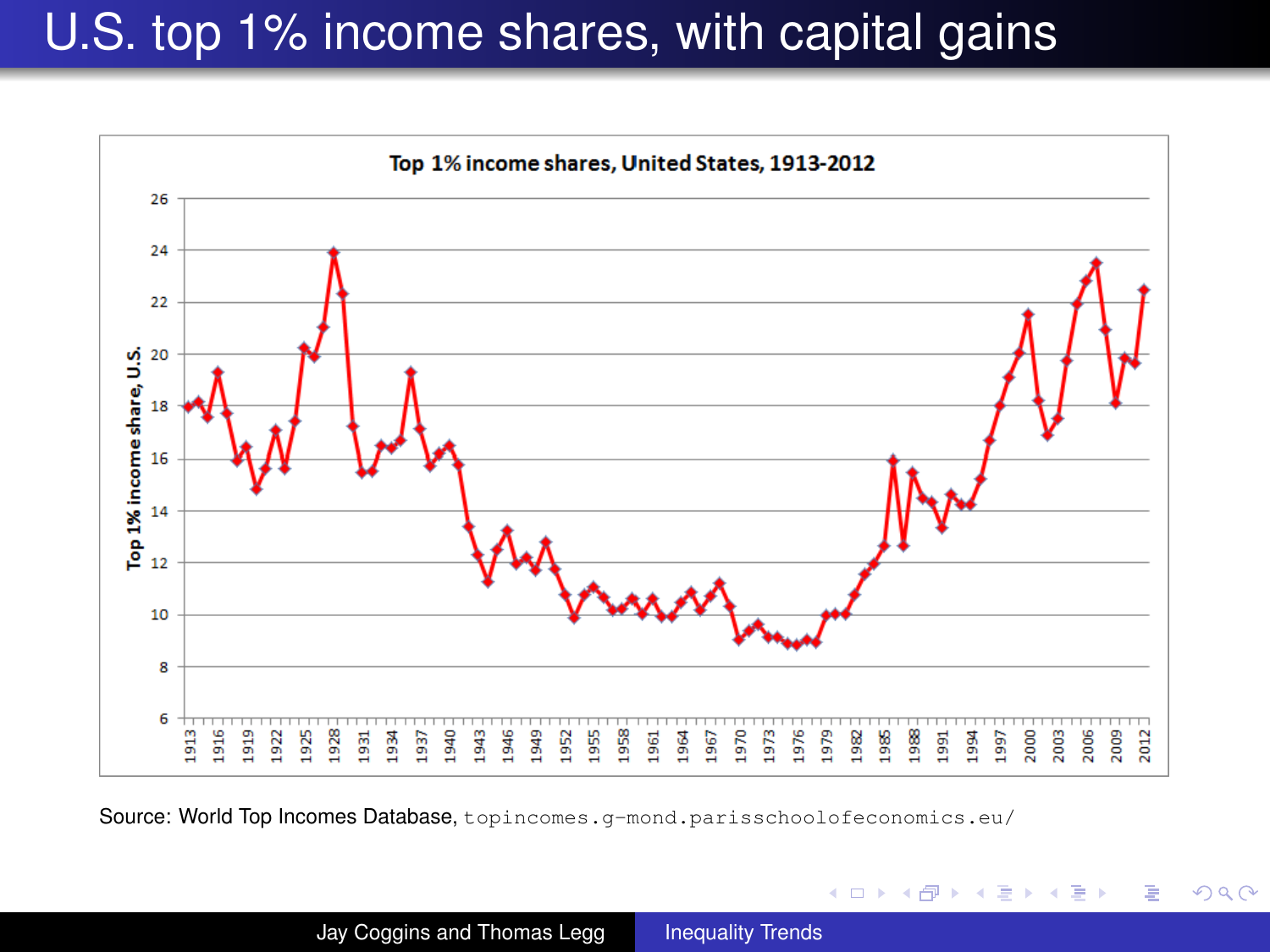# Income growth by quintile, 1947–1979



Source: Census Bureau, via Alan Krueger,

<span id="page-6-0"></span>www.americanprogress.org/events/2012/01/12/17181/the-rise[-an](#page-5-0)d[-c](#page-7-0)[on](#page-5-0)[seq](#page-6-0)[u](#page-7-0)[enc](#page-0-0)[es-](#page-28-0)[of-](#page-0-0)[ine](#page-28-0)[qua](#page-0-0)[lit](#page-28-0)y/ $\alpha \sim$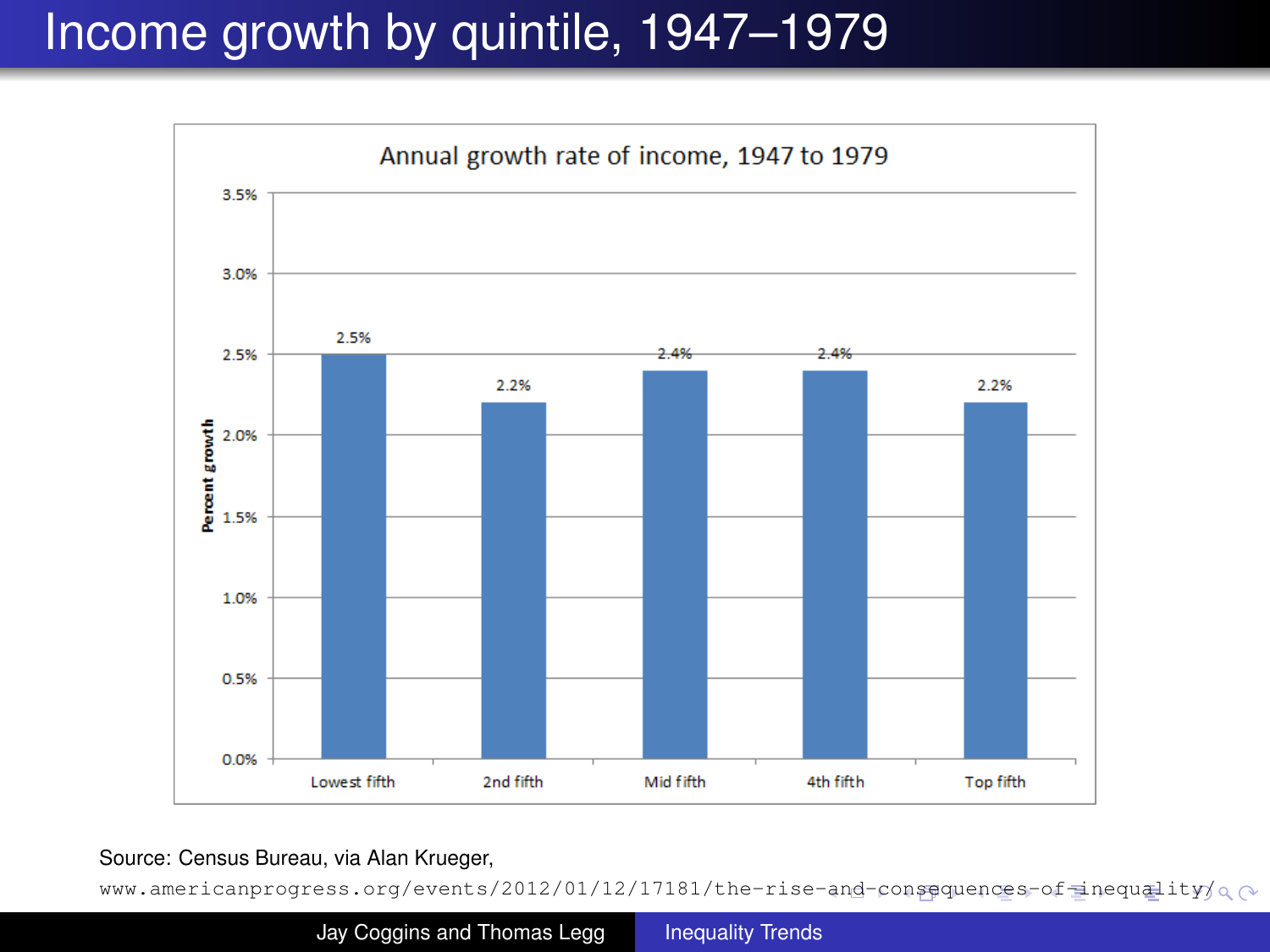## Income growth by quintile, 1979–2010



Source: Census Bureau, via Alan Krueger

www.americanprogress.org/events/2012/01/12/17181/the-rise[-an](#page-6-0)d[-c](#page-8-0)[on](#page-6-0)[seq](#page-7-0)[u](#page-8-0)[enc](#page-0-0)[es-](#page-28-0)[of-](#page-0-0)[ine](#page-28-0)[qua](#page-0-0)[lit](#page-28-0)y/

<span id="page-7-0"></span>KO KARK KEK KEK E YOKA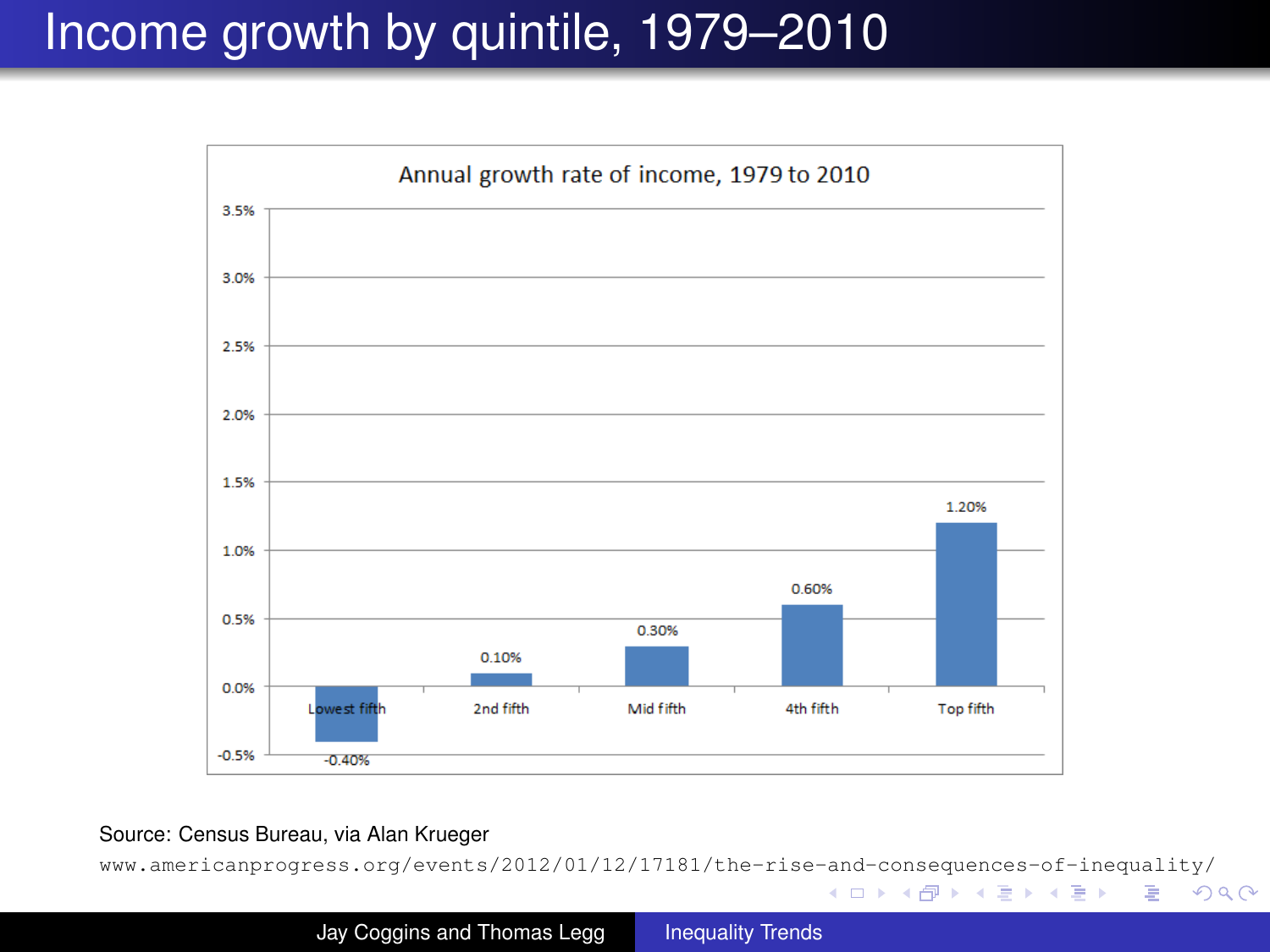## Poverty line, family of four: \$23,364

Figure 4. Number in Poverty and Poverty Rate: 1959 to 2012



Note: The data points are placed at the midpoints of the respective years. For information on recessions, see Appendix A. Source: U.S. Census Bureau, Current Population Survey, 1960 to 2013 Annual Social and Economic Supplements.

<span id="page-8-0"></span>イロト イ押 トイヨト イヨト 一重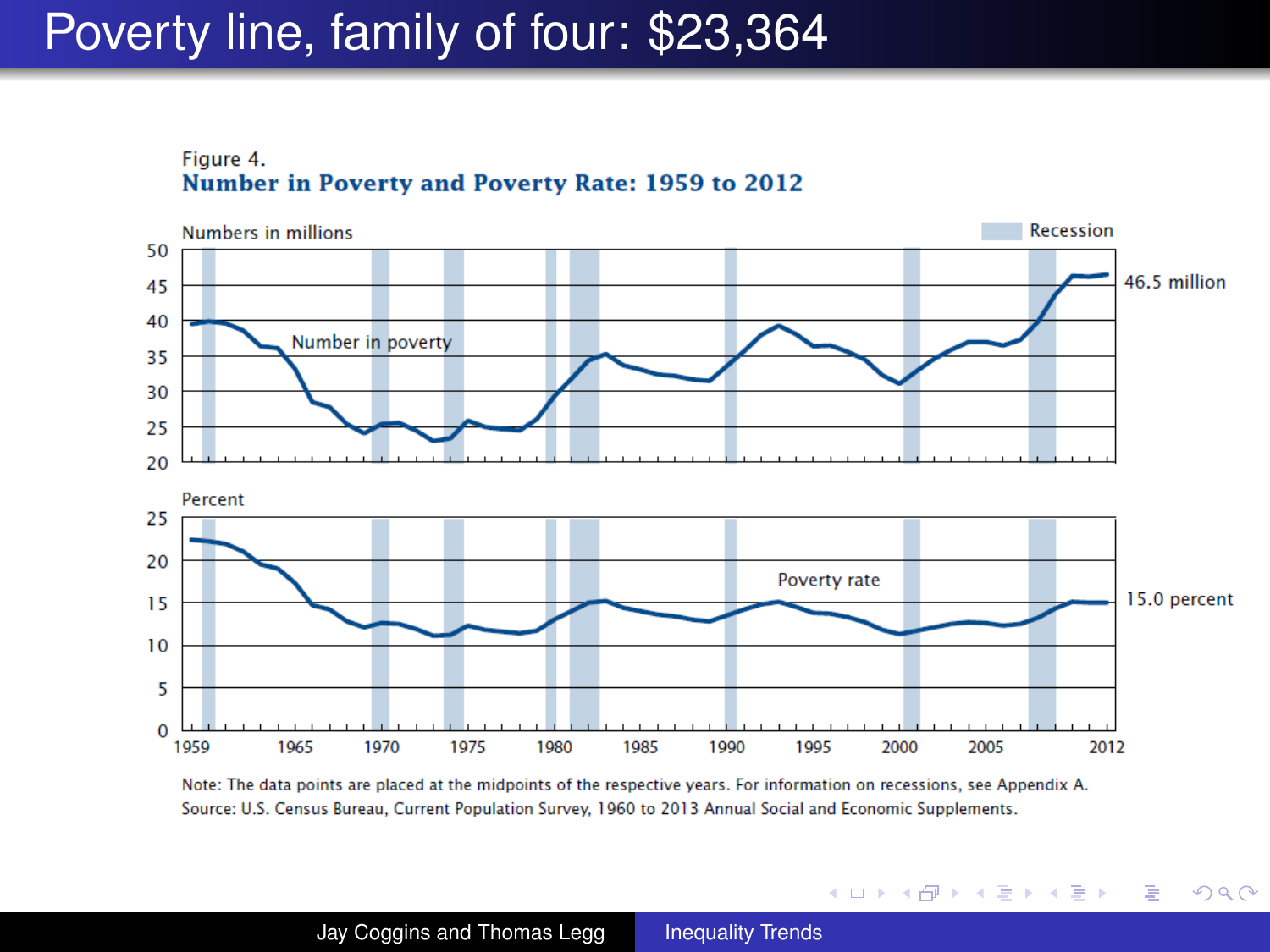## U.S. Gini coefficient, 1979–2010



Source: U.S. Census Bureau

 $(1 - 4)$   $(1 - 4)$   $(1 - 4)$   $(1 - 4)$   $(1 - 4)$   $(1 - 4)$   $(1 - 4)$   $(1 - 4)$   $(1 - 4)$   $(1 - 4)$   $(1 - 4)$   $(1 - 4)$   $(1 - 4)$   $(1 - 4)$   $(1 - 4)$   $(1 - 4)$   $(1 - 4)$   $(1 - 4)$   $(1 - 4)$   $(1 - 4)$   $(1 - 4)$   $(1 - 4)$   $(1 - 4)$   $(1 - 4)$   $(1 -$ 

÷.  $2990$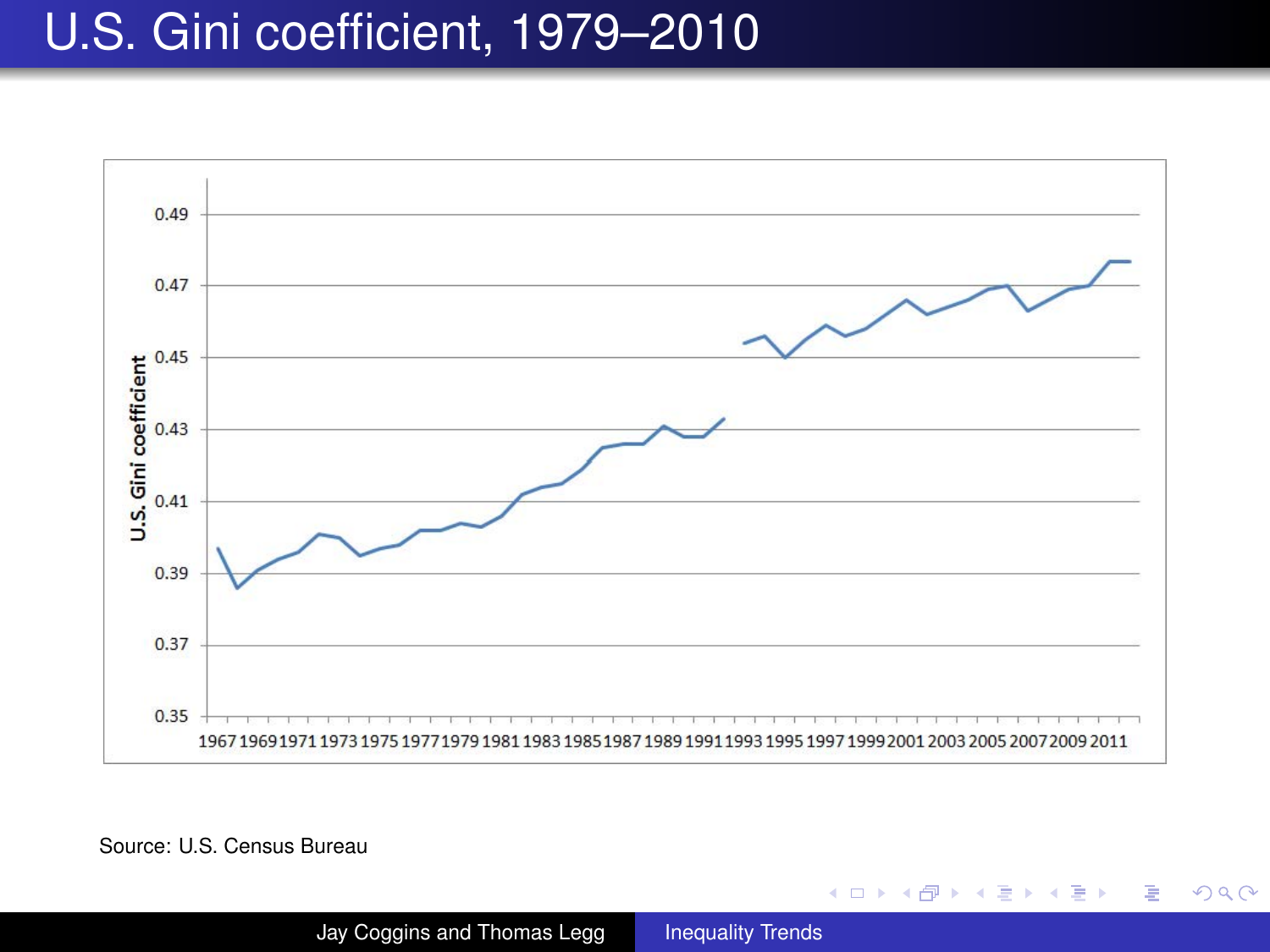## 3. Inequality and Income in Minnesota

### Inequality is lower in Minnesota, but catching up

イロメ 不優 おす 重 おす 悪 おし

重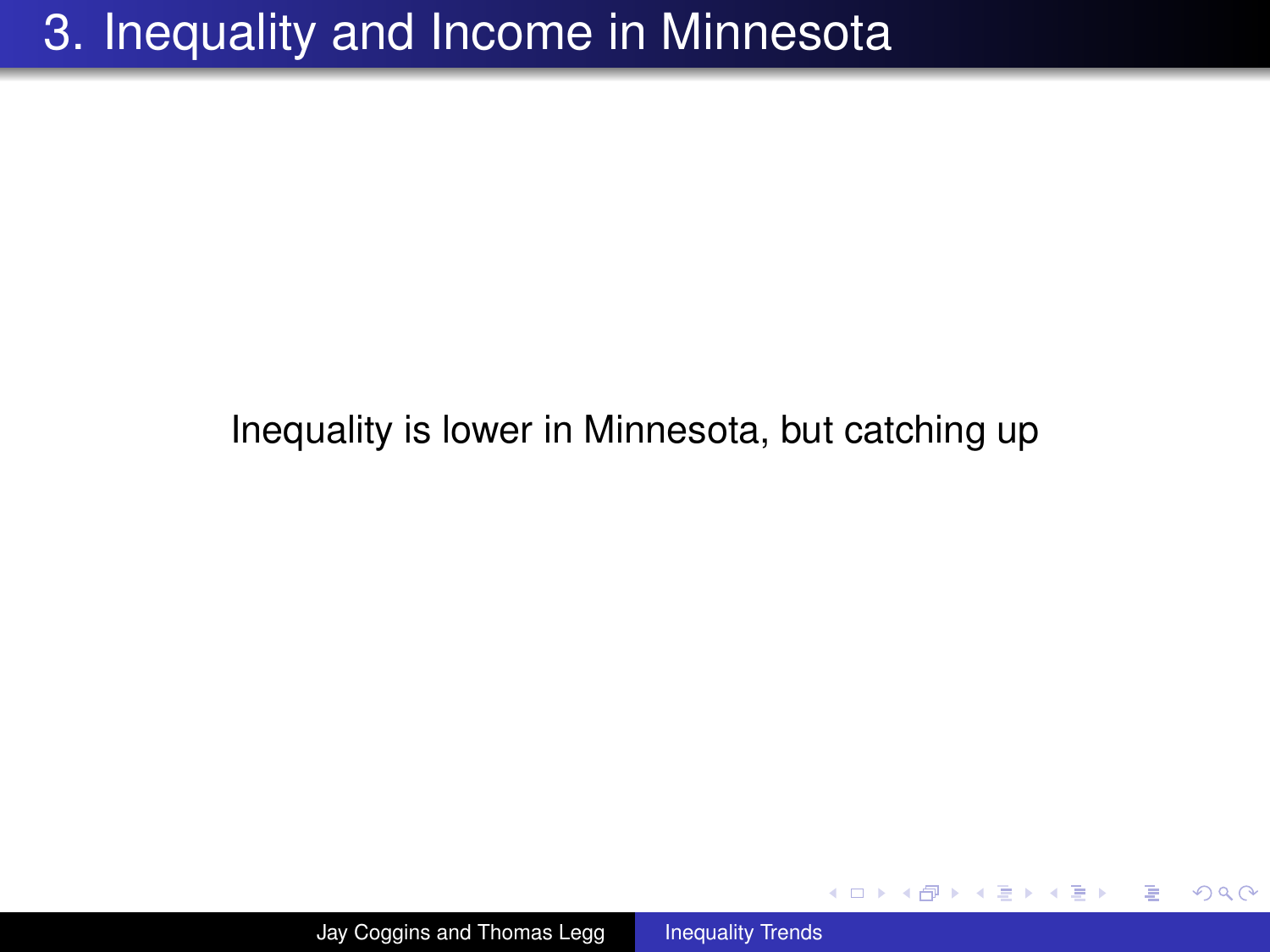## Median income, U.S. and Minnesota



Source: U.S. Census Bureau

Jay Coggins and Thomas Legg [Inequality Trends](#page-0-0)

イロト イ押 トイヨ トイヨ トー

 $\Rightarrow$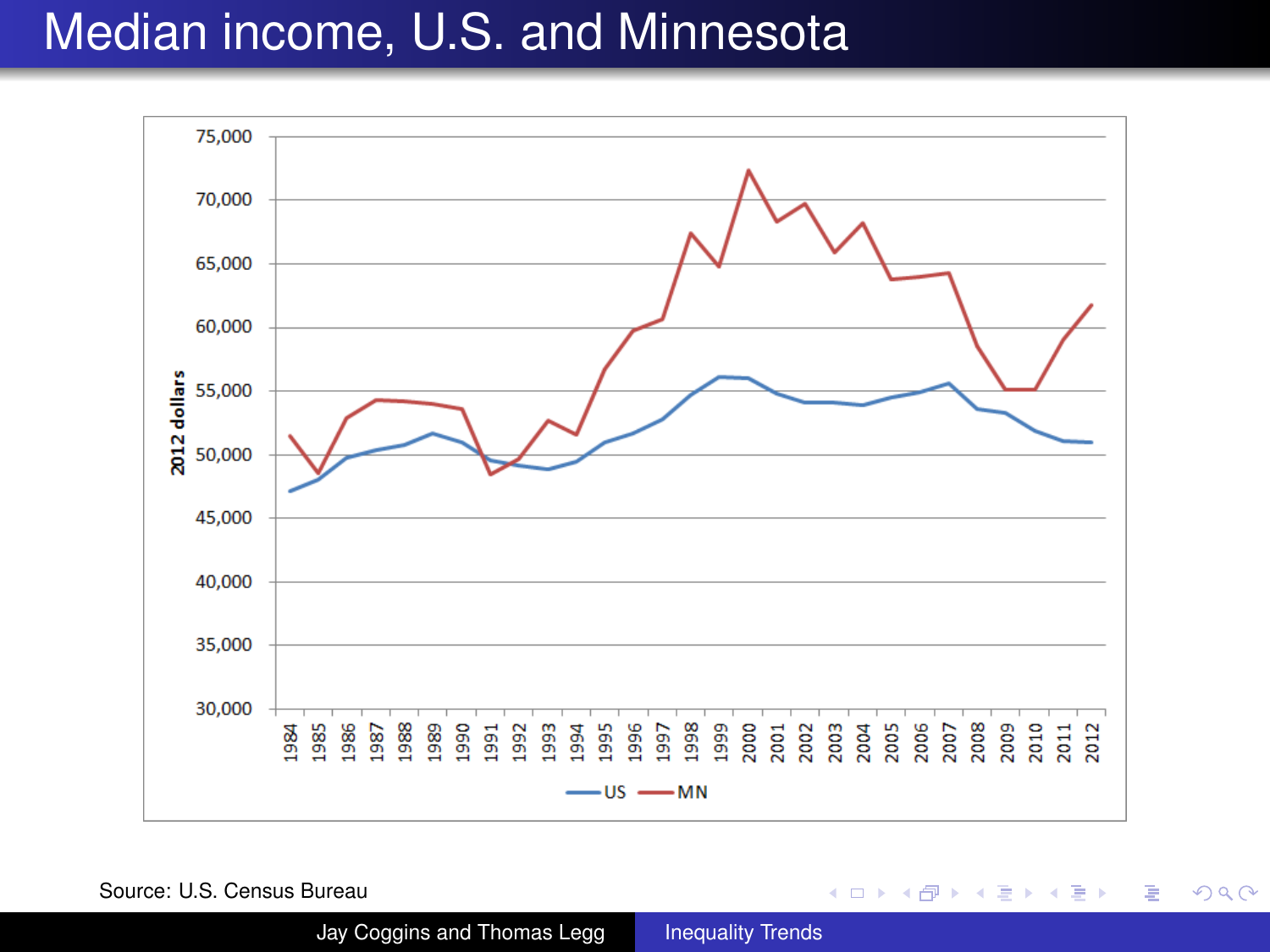## Poverty rate, U.S. and Minnesota



Source: U.S. Census Bureau, Current Population Reports

Jay Coggins and Thomas Legg [Inequality Trends](#page-0-0)

4 ロ ) (何 ) (日 ) (日 )

÷.  $2990$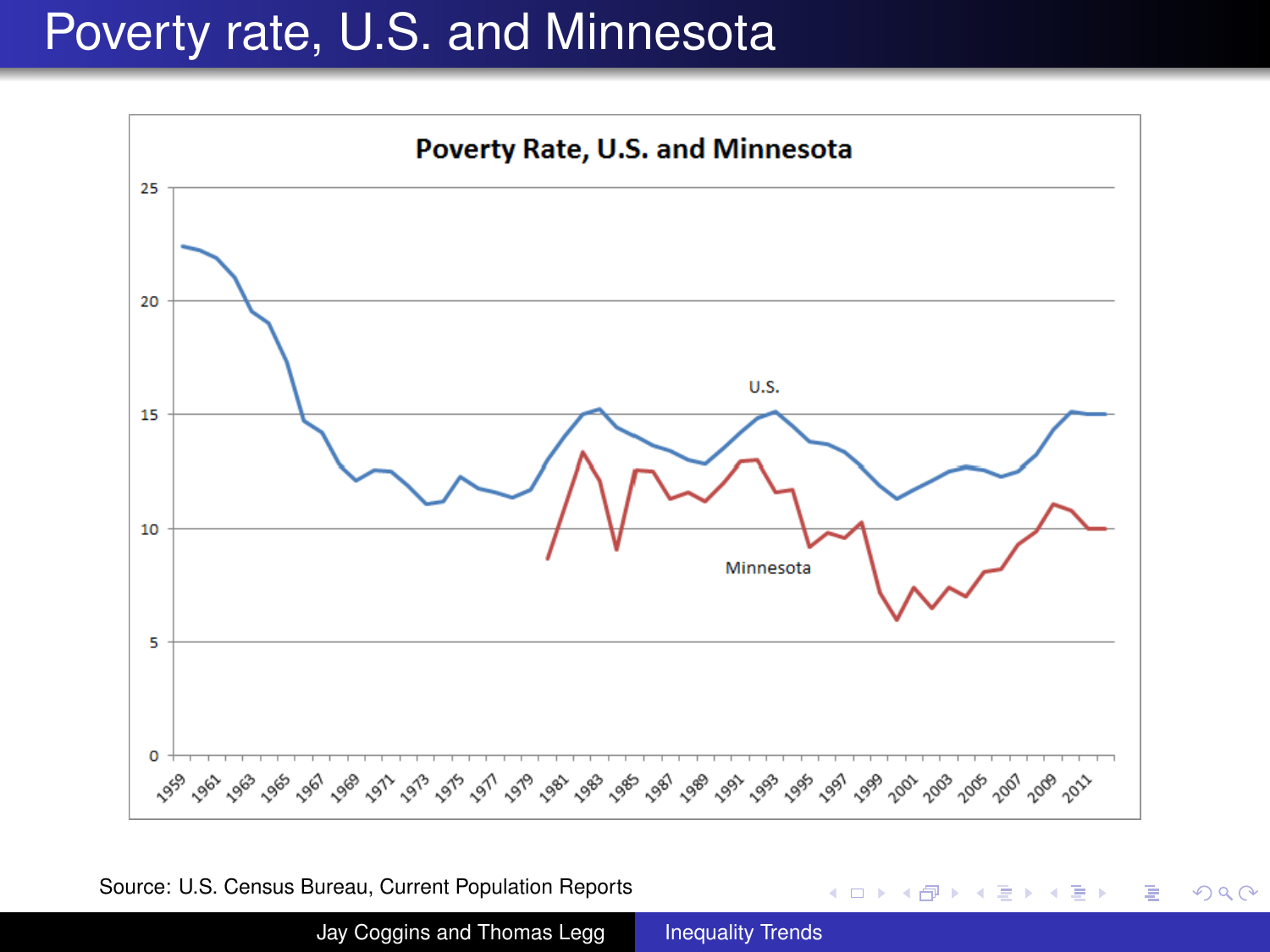## Gini coefficient, U.S. and Minnesota



Source: U.S. Census Bureau

Jay Coggins and Thomas Legg [Inequality Trends](#page-0-0)

イロトメ 御 トメ 君 トメ 君 トー 君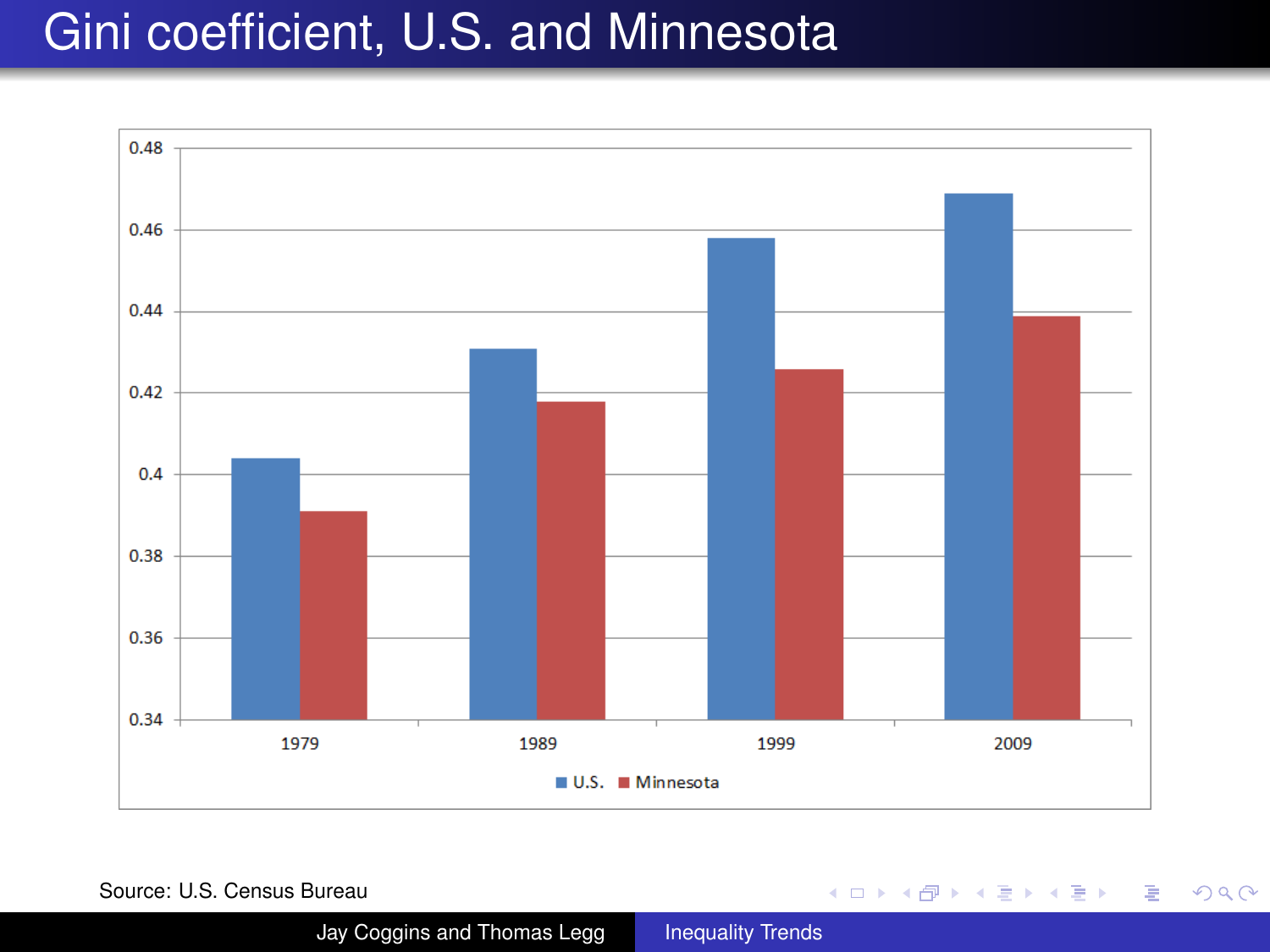## Minnesota household income, mean and median



Source: U.S. Census Bureau, Bureau of Economic Analysis

Jay Coggins and Thomas Legg [Inequality Trends](#page-0-0)

**K ロ ▶ K 何 ▶ K ヨ ▶ K ヨ ▶** 

重し  $2990$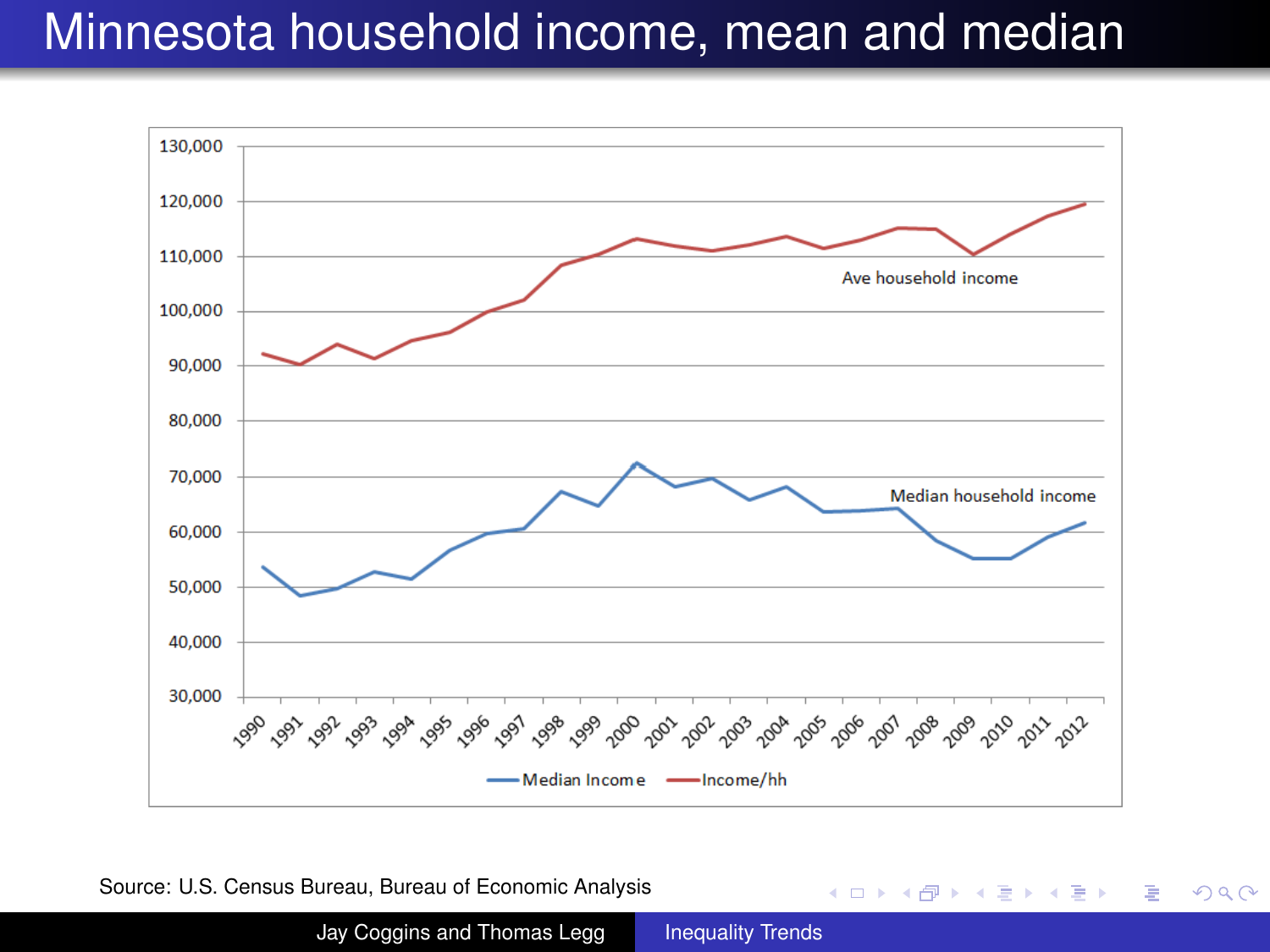## 4. We Have Places Where Inequality is High

### Inequality is highest where income is lowest

重

イロト イ押 トイヨ トイヨ トー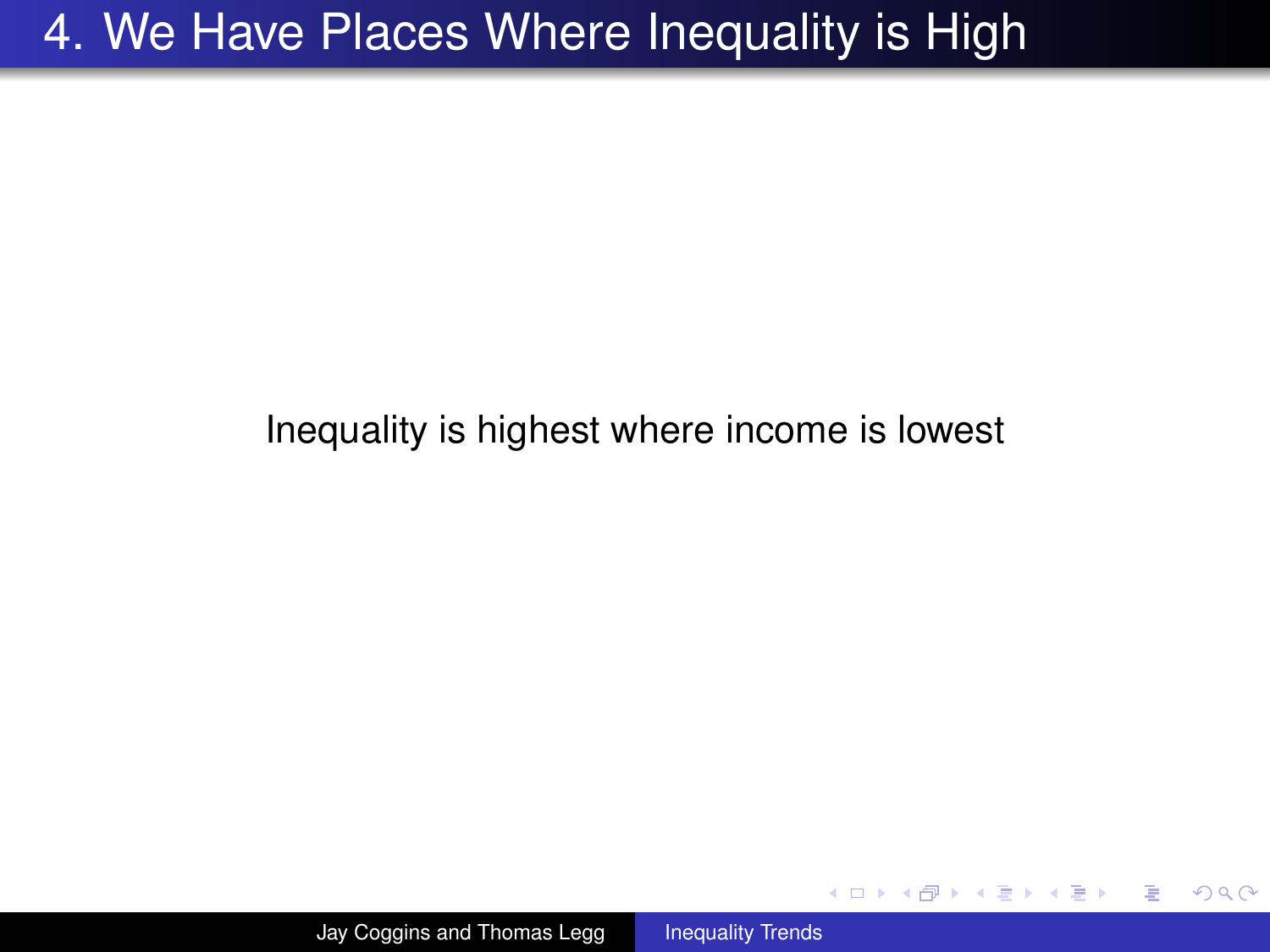# Inequality high where income is low: MN counties





**KO K K (F) K E K (E) K E K Y Q (A)** 

Source: Census Bureau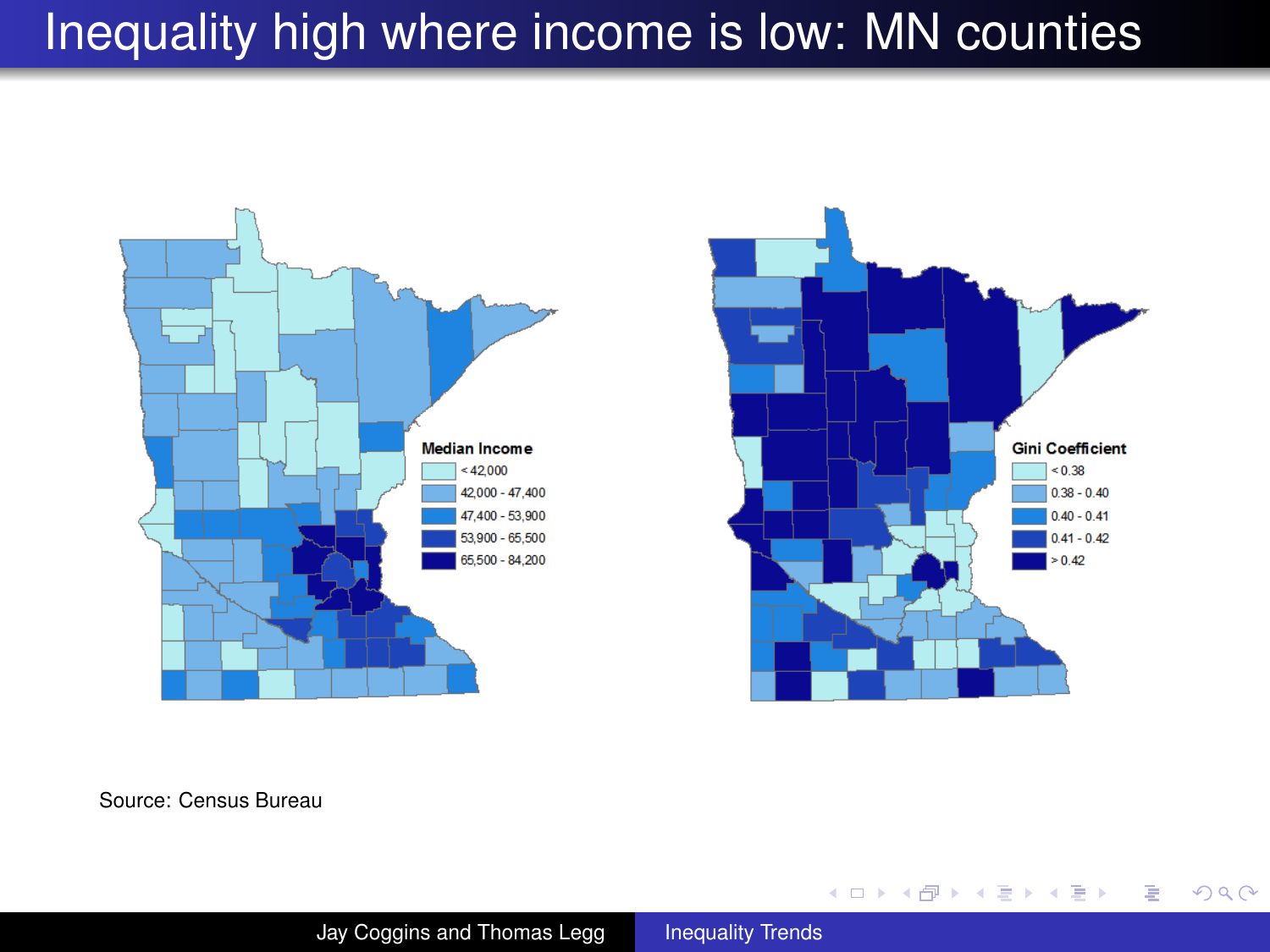## Gini *vs.* median income: MN counties



Source: Census Bureau

イロメ 不優 トメ ヨ メ ス ヨ メー

÷.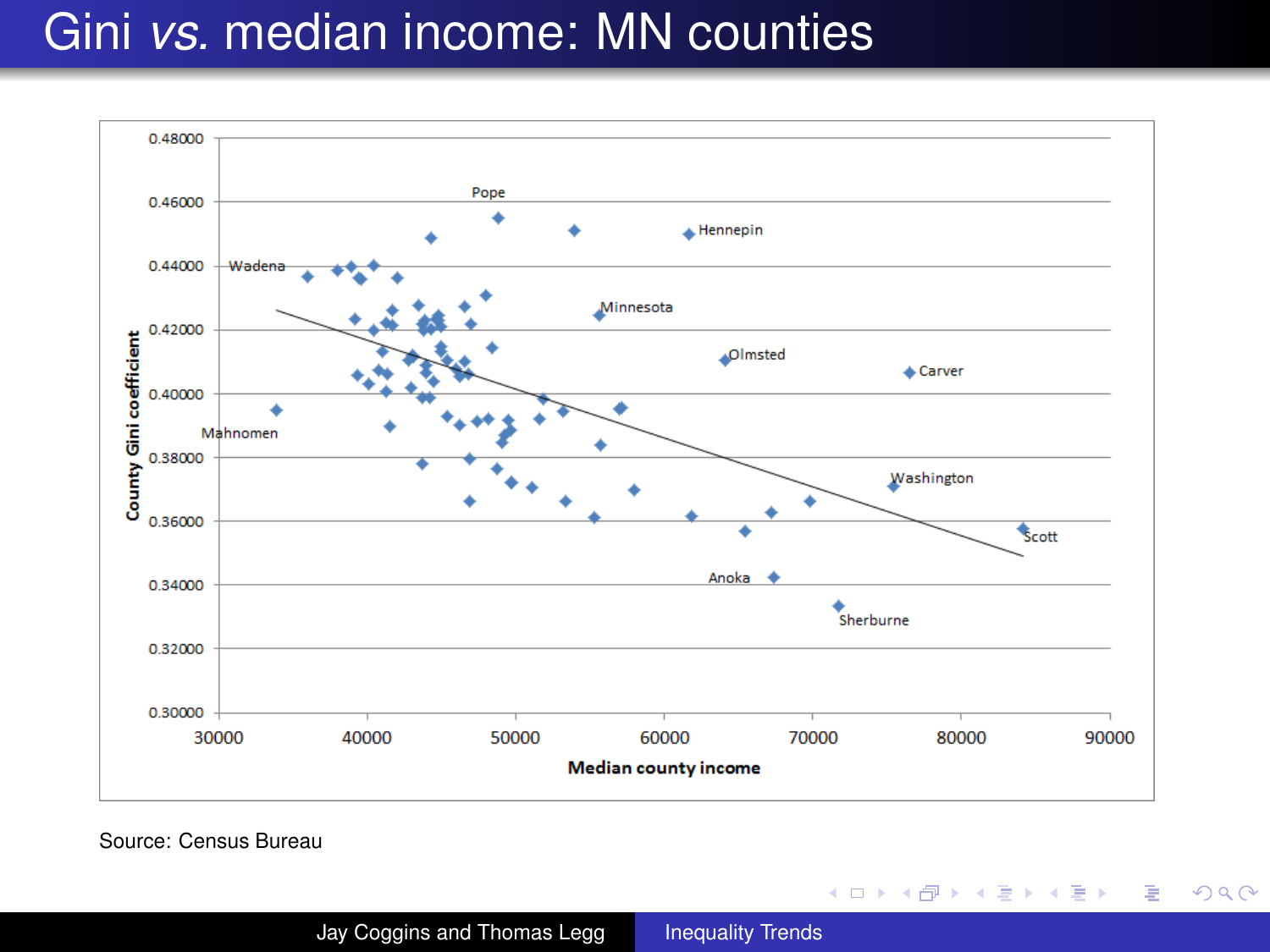## Income and poverty, select MN counties

|             | Median income |      | Poverty rate (%) |      |
|-------------|---------------|------|------------------|------|
| County      | 2012          | Rank | 2012             | Rank |
| Scott       | \$86,324      | 1    | 5.3%             | 86   |
| Washington  | \$80,647      | 3    | 5.5%             | 85   |
| Olmsted     | \$64,385      | 10   | 9.8%             | 64   |
| Hennepin    | \$62,500      | 11   | 13.1%            | 22   |
| Ramsey      | \$53.707      | 22   | 16.9%            | 5    |
| Koochiching | \$43,762      | 78   | 12.9%            | 25   |
| Beltrami    | \$42,655      | 82   | 21.2%            | 2    |
| Wadena      | \$37,577      | 87   | 16.9%            | 4    |

イロト イ部 トイモト イモトー

 $\equiv$  990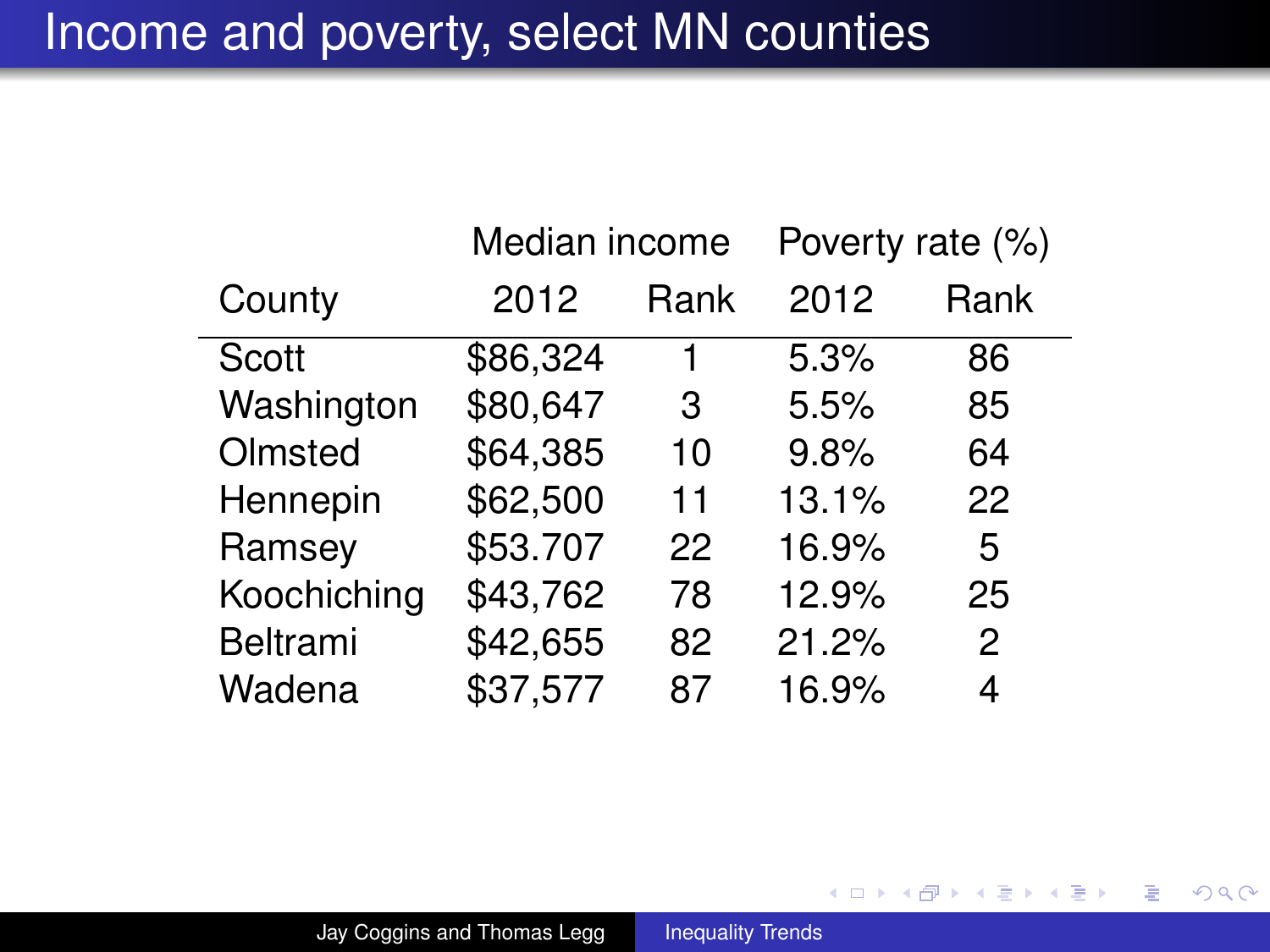## It's more than globalization and technology

高山  $2990$ 

イロト イ押 トイヨ トイヨ トー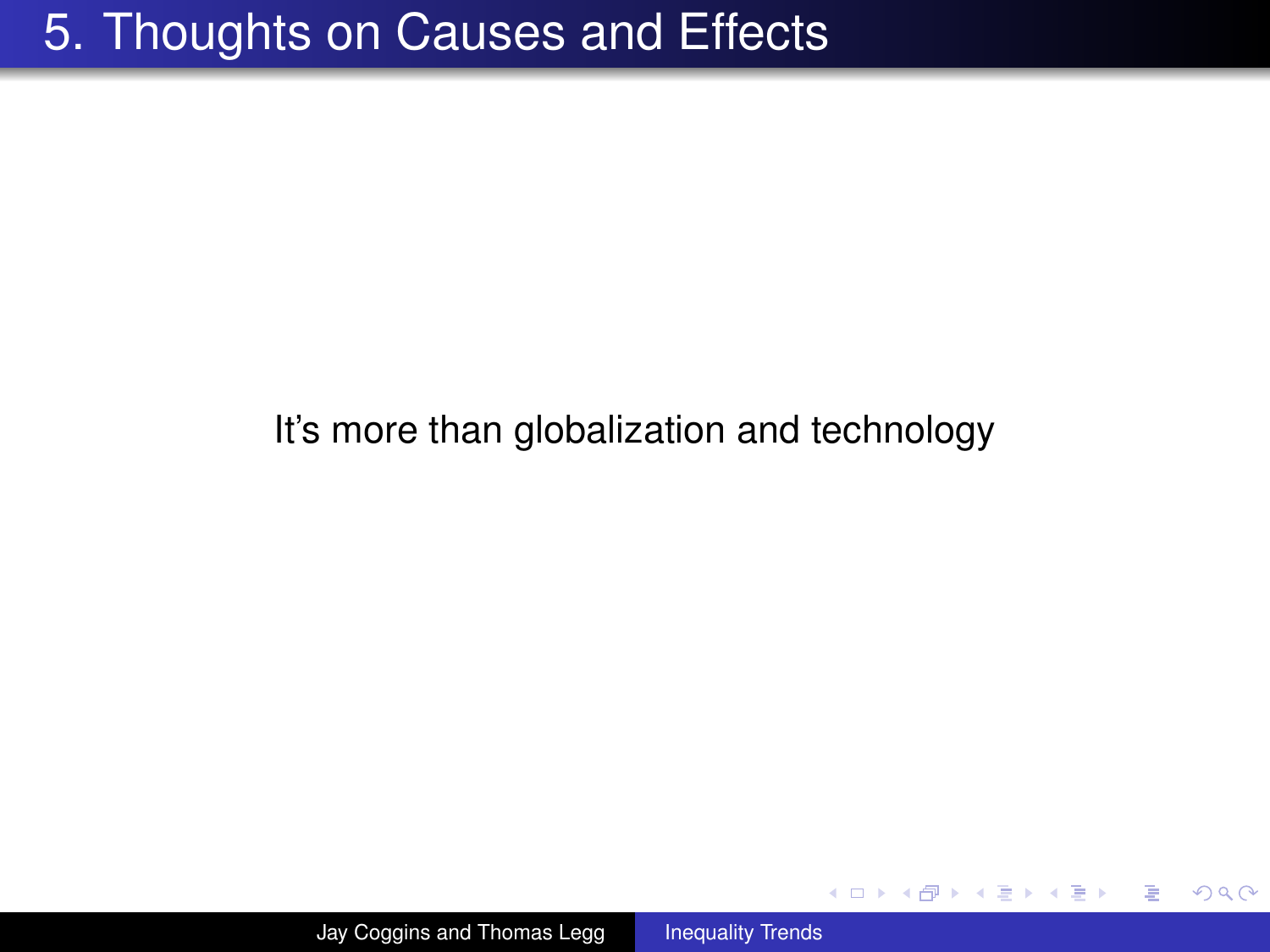- The two standard explanations are:
	- **•** Globalization
	- Technology and skills
- But these factors are at work everywhere
- So why has inequality risen so much more in the U.S.?

イロメ イ伊 メイヨメ

ă,  $QQQ$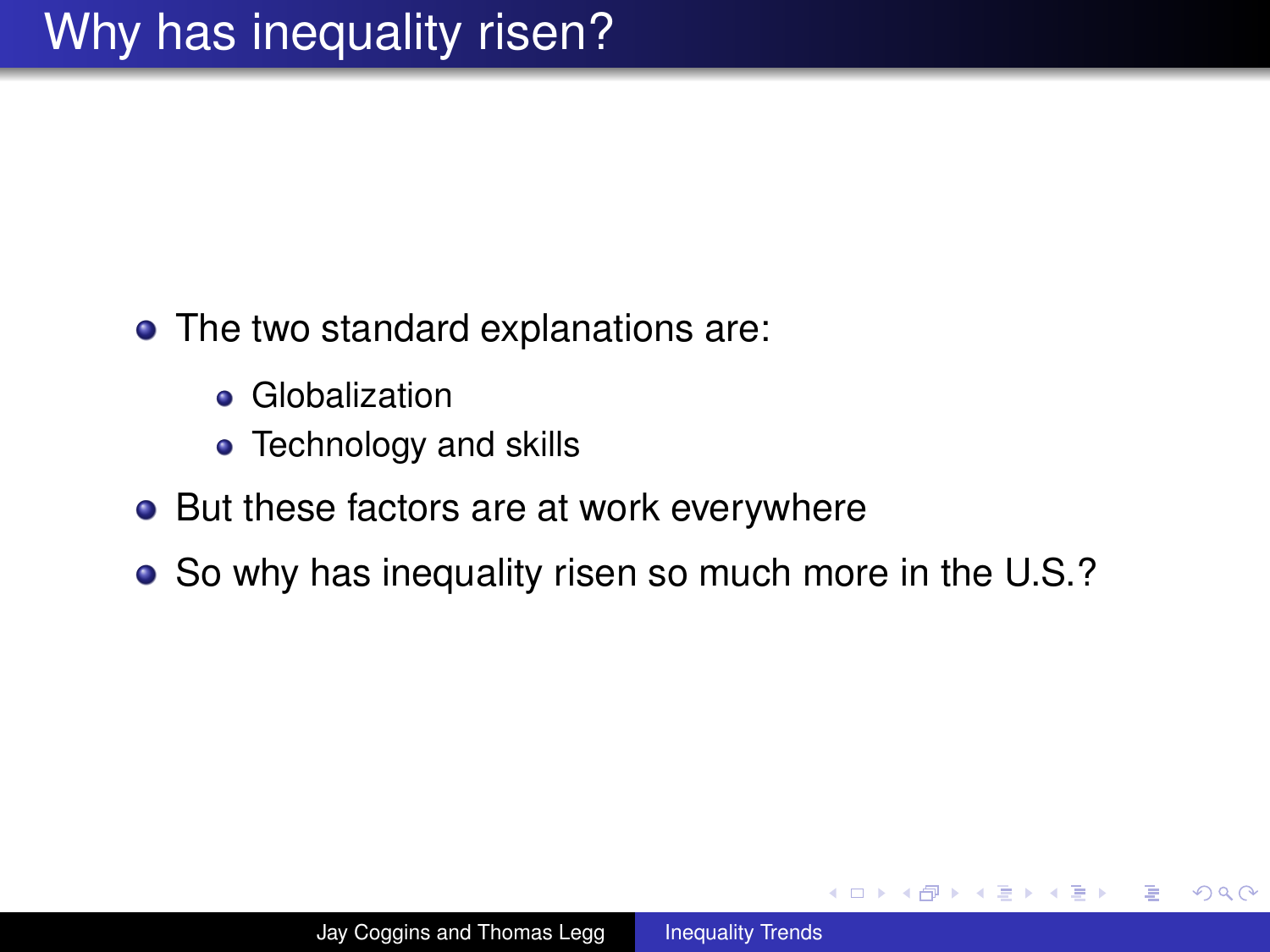## Top income shares, U.S. and others



Source: World Top Incomes Database, topincomes.g-mond.parisschoolofeconomics.eu/

Jay Coggins and Thomas Legg [Inequality Trends](#page-0-0)

イロト イ団ト イヨト イヨト

 $2990$ 

B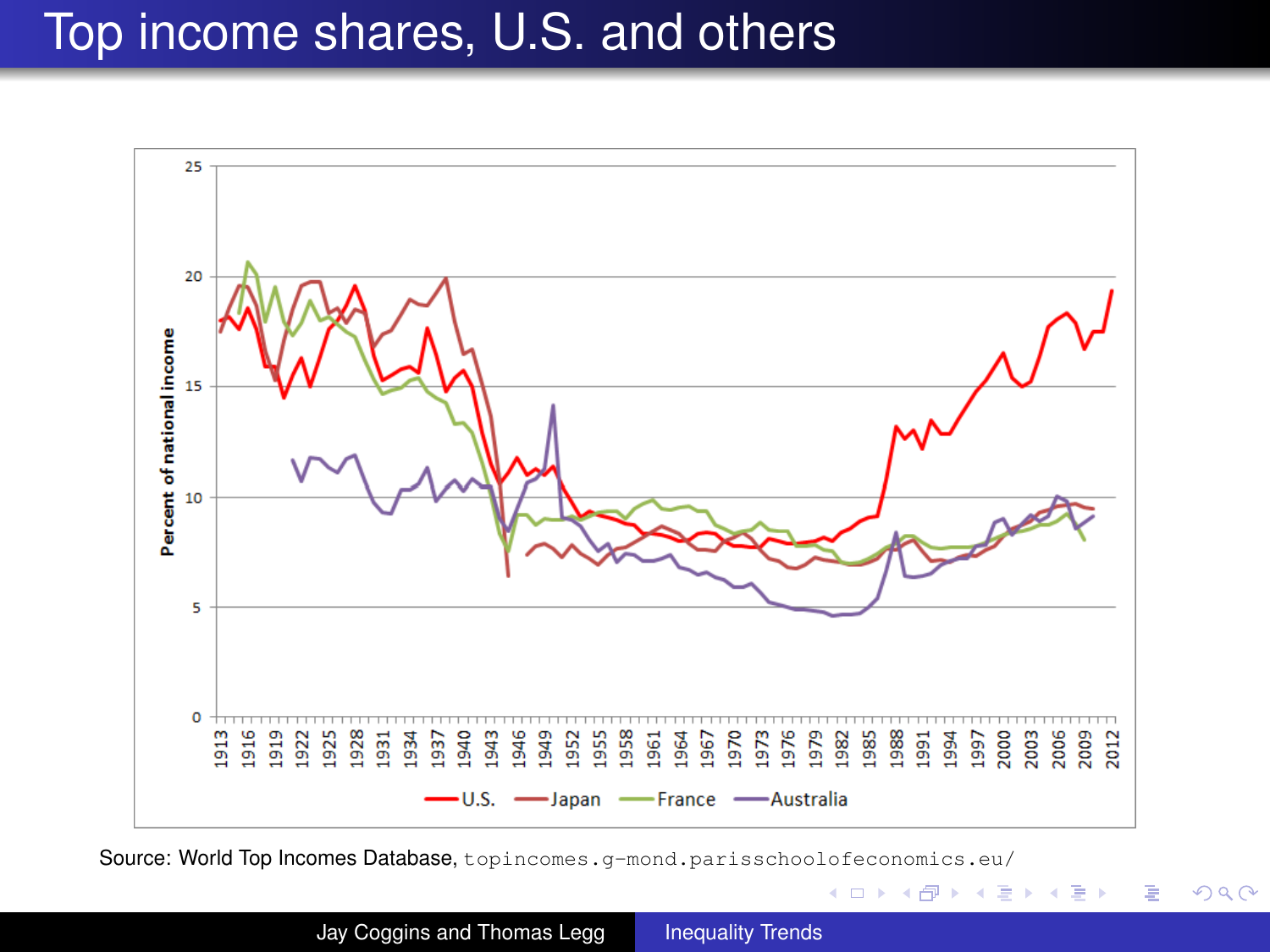## CEOs gain on other workers

CEO-to-worker compensation ratio, with options granted and options realized, 1965-2012



Note: This figure uses the "Options granted" compensation data series which includes salary, bonuses, restricted stock grants, options granted, and long-term incentive payouts for CEOs at the top 350 firms ranked by sales. This figure also uses the "Options realized" compensation data series which includes salary, bonuses, restricted stock grants, options exercised, and long-term incentive payouts for CEOs at the top 350 firms ranked by sales.

#### Source: Economic Policy Institute, 2013

Jay Coggins and Thomas Legg [Inequality Trends](#page-0-0)

4 ロ ) (何 ) (日 ) (日 )

B

 $2Q$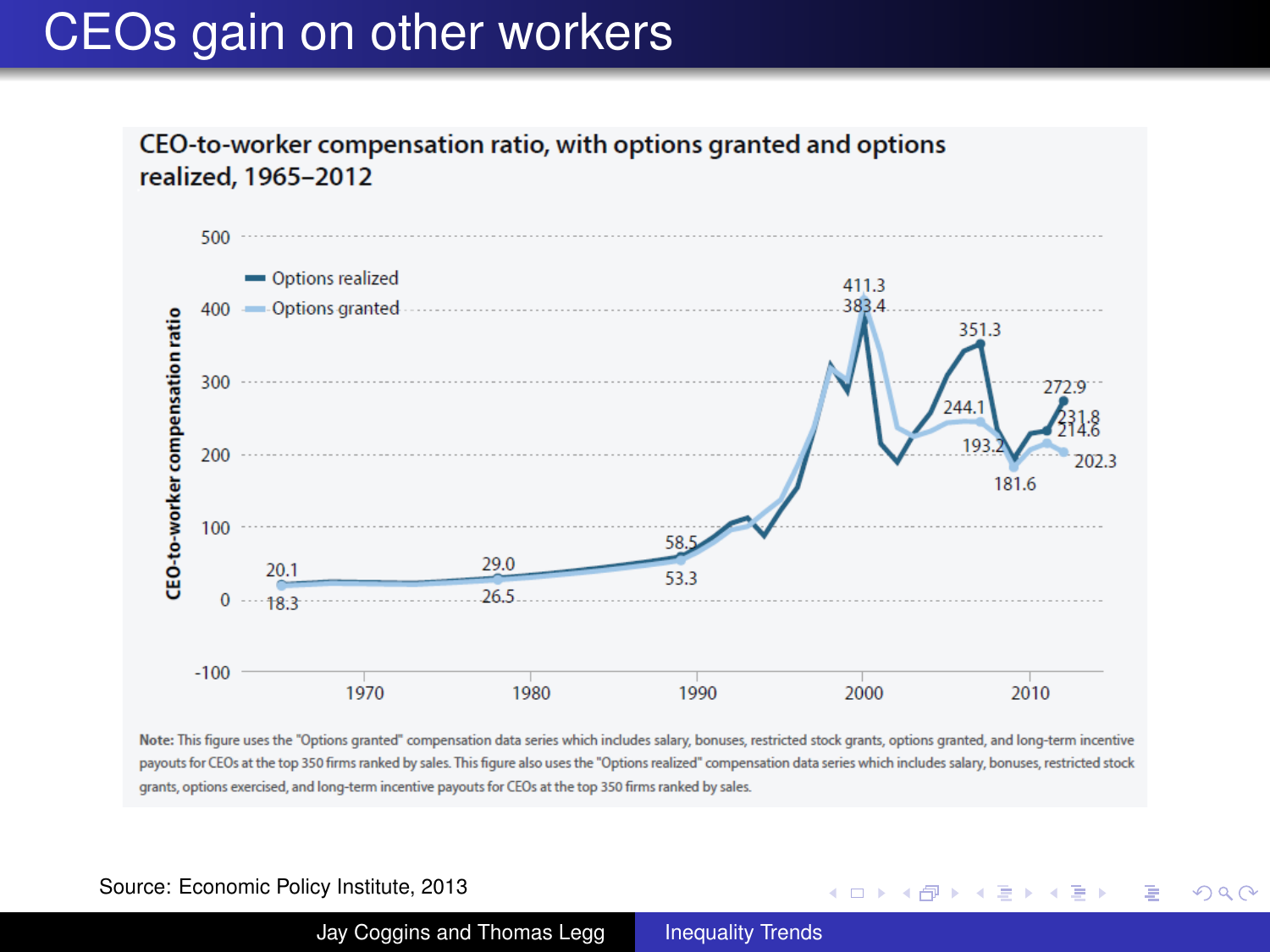## Corporate profits up, wage share down



Source: Federal Reserve of St. Louis, 2013

Jay Coggins and Thomas Legg [Inequality Trends](#page-0-0)

イロト イ部 トイモト イモトー

 $\Rightarrow$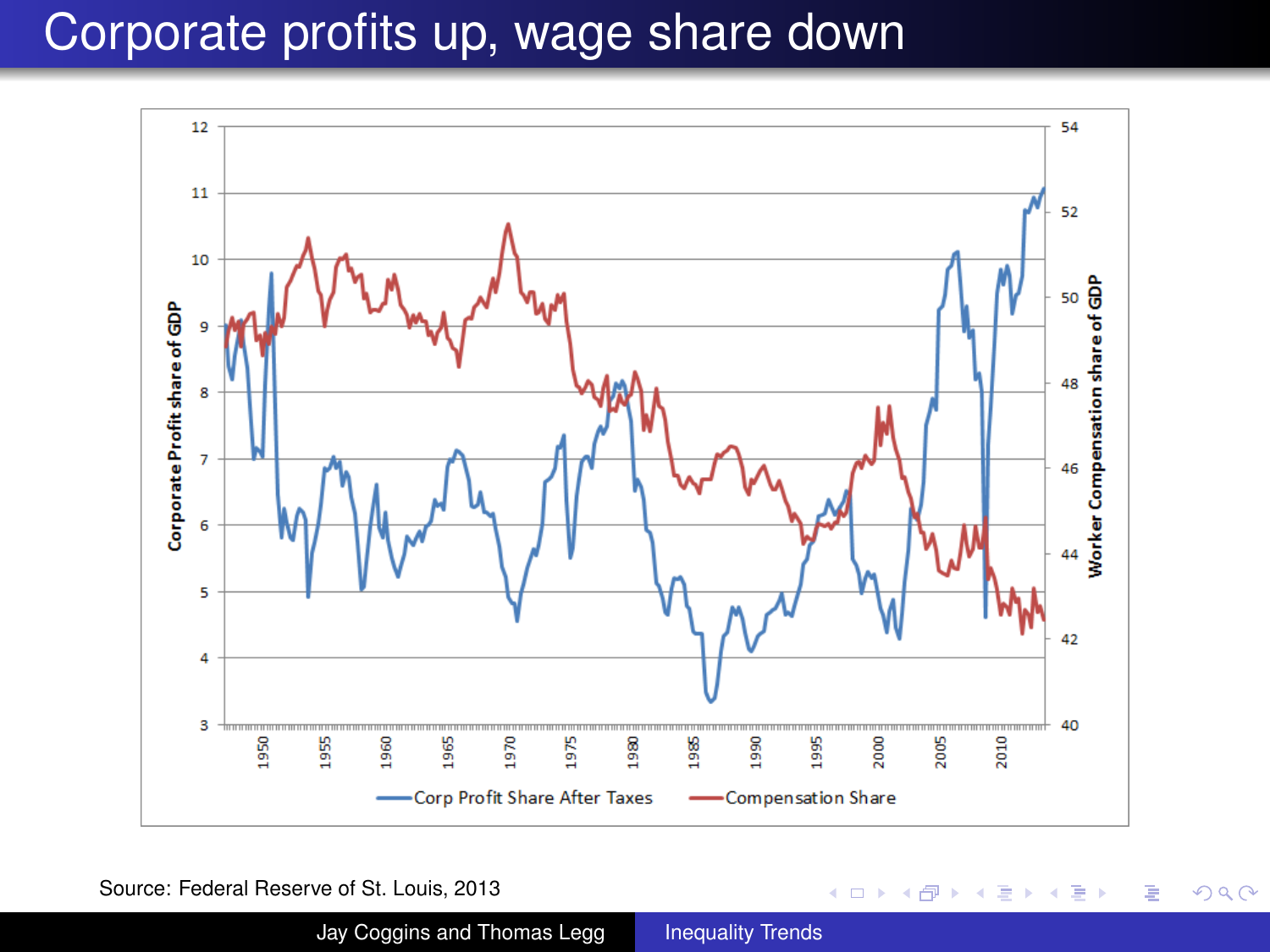## Growth in finance as a share of GDP



Source: Philippon 2012

Jay Coggins and Thomas Legg [Inequality Trends](#page-0-0)

**K ロメ K 御 メ K 君 メ K 君 X** 

重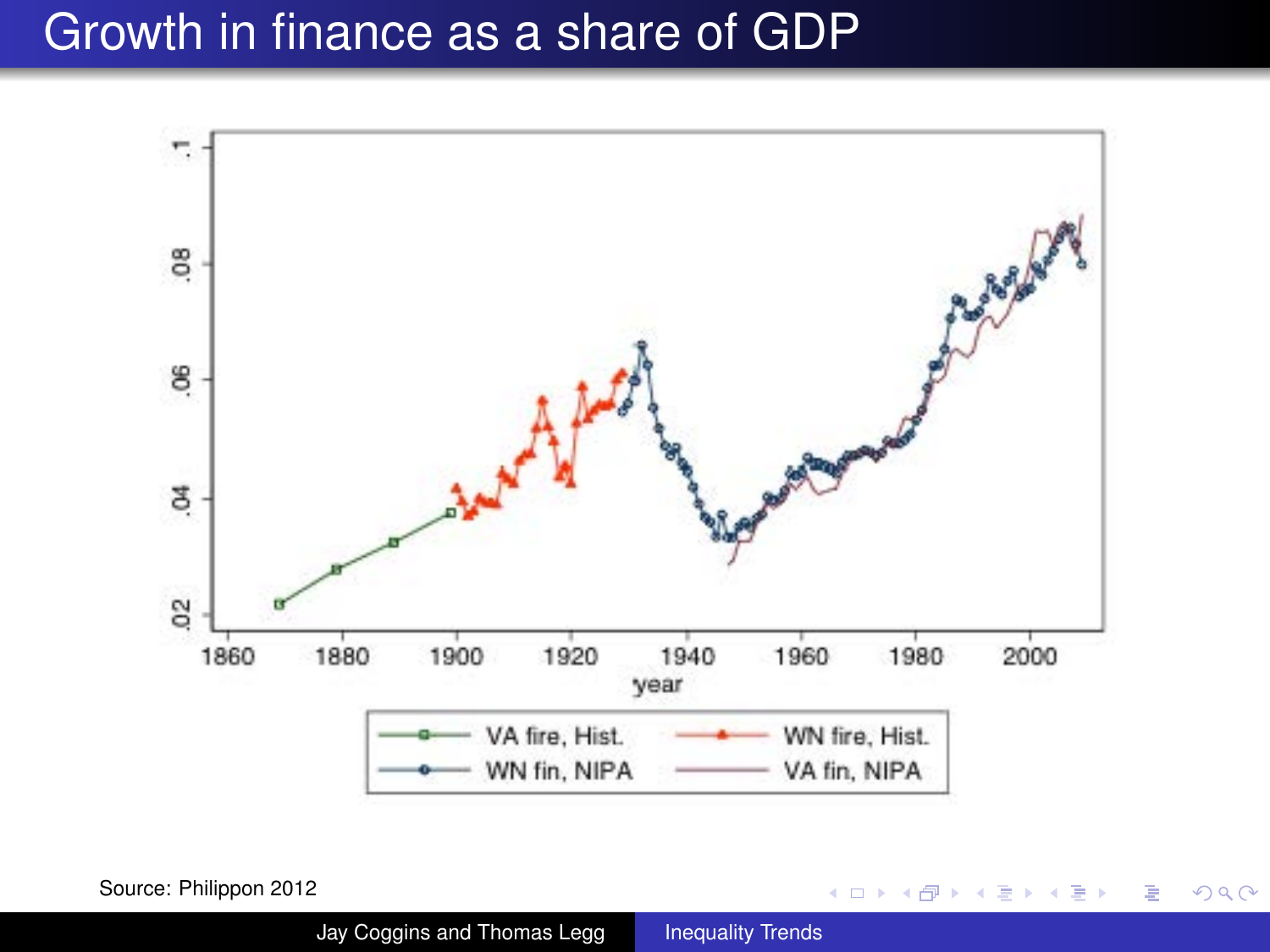## Union membership and middle-income share



#### Source: Madland and Miller, CAP, 2013

Jay Coggins and Thomas Legg [Inequality Trends](#page-0-0)

 $(1 - 4)$   $(1 - 4)$   $(1 - 4)$   $(1 - 4)$   $(1 - 4)$   $(1 - 4)$   $(1 - 4)$   $(1 - 4)$   $(1 - 4)$   $(1 - 4)$   $(1 - 4)$   $(1 - 4)$   $(1 - 4)$   $(1 - 4)$   $(1 - 4)$   $(1 - 4)$   $(1 - 4)$   $(1 - 4)$   $(1 - 4)$   $(1 - 4)$   $(1 - 4)$   $(1 - 4)$   $(1 - 4)$   $(1 - 4)$   $(1 -$ 

G.

 $2Q$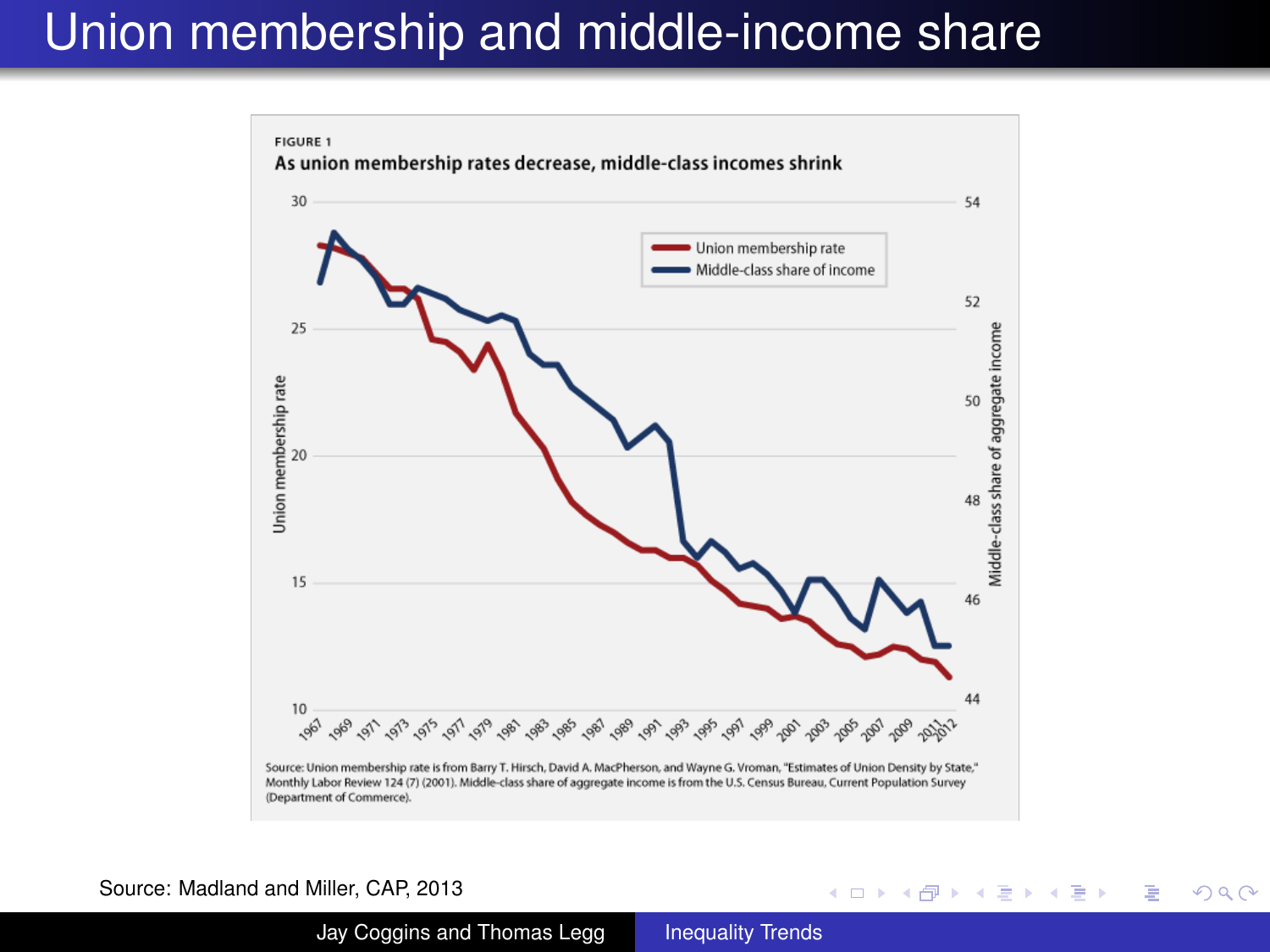## GDP growth and top 1% share



Source: World Top Incomes Database; Bureau of Economic Analysis

Jay Coggins and Thomas Legg [Inequality Trends](#page-0-0)

K ロ ⊁ K 個 ≯ K 君 ⊁ K 君 ⊁

重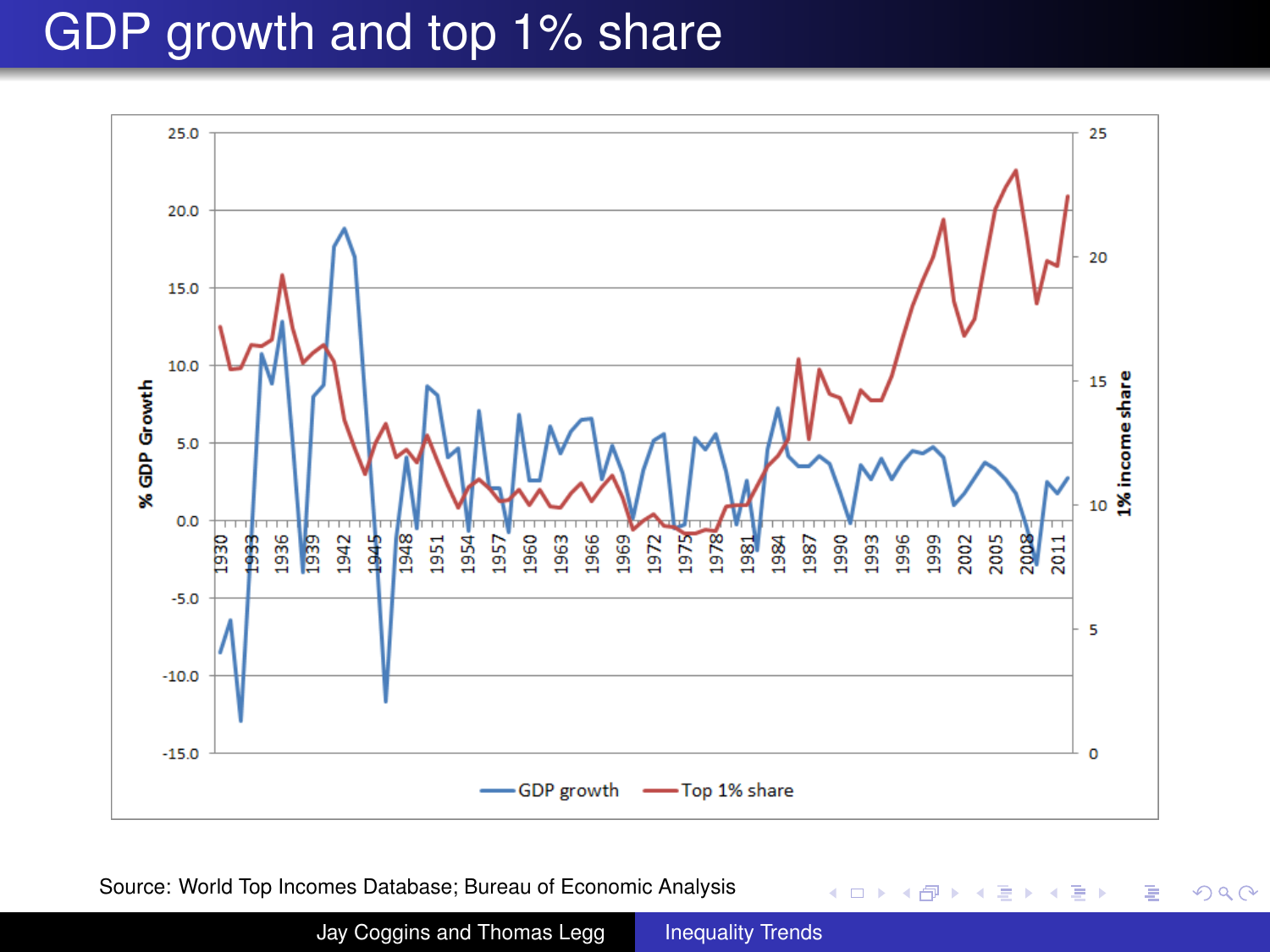## U.S. and Minnesota unemployment rates



Source: Bureau of Labor Statistics

Jay Coggins and Thomas Legg [Inequality Trends](#page-0-0)

イロト イ押 トイヨ トイヨ トー

÷.